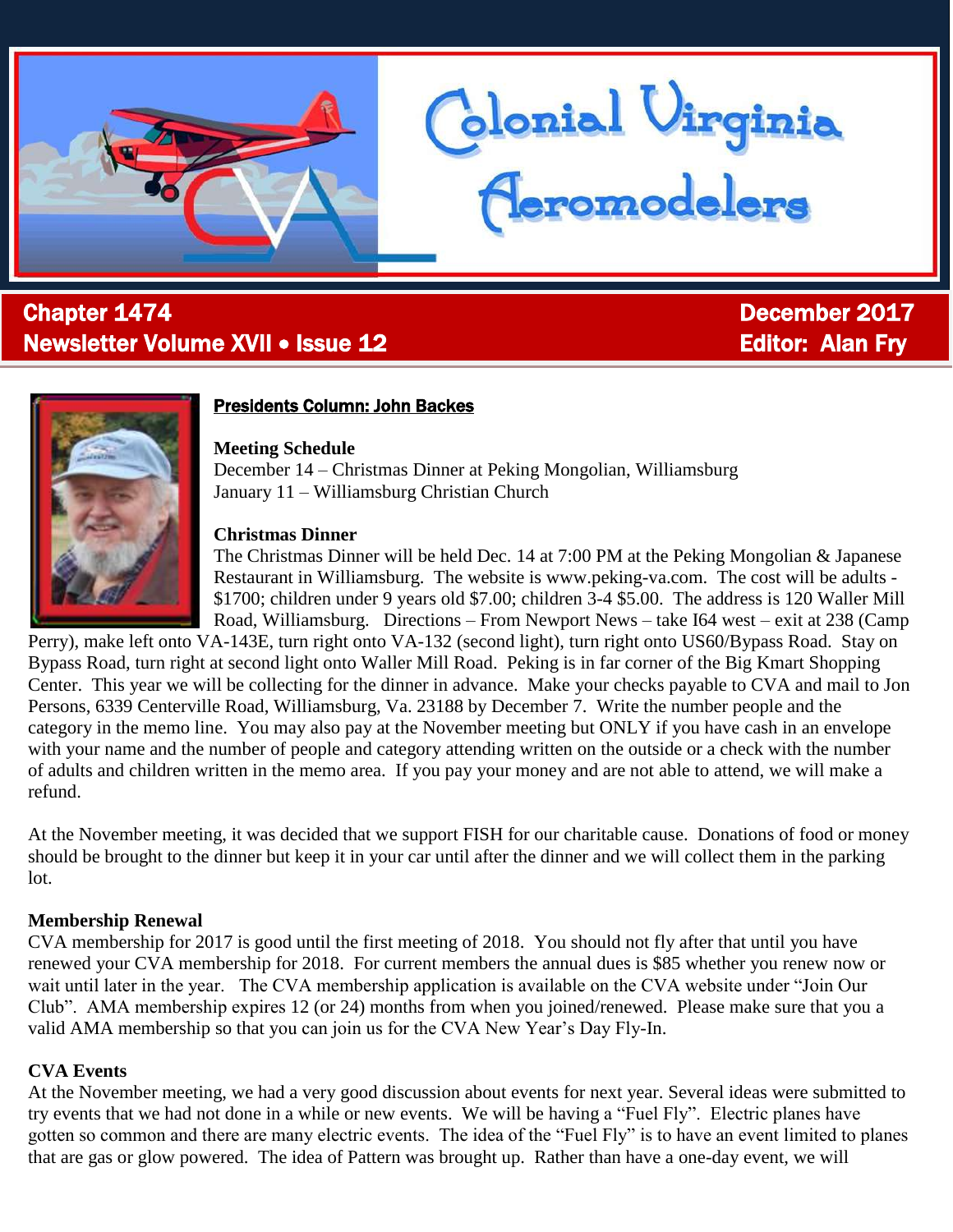probably have several days when people gather together to attempt pattern. There is a monthly column in Model Aviation on Pattern. We will also be holding a low-pressure Fun Fly where the events are easy enough that most anyone can participate and a specialized plane is not required. Another event is "Air Cover", probably in conjunction with one of the picnics, where we attempt to have at least one airplane in the air at all times during a several hour time window.

## **Show and Tell**

We will not do Show and Tell this month.

**Contact Me**

Phone: 757-876-1241 Email: [jb753@cox.net](mailto:jb753@cox.net) Address: 8630 Diascund Road, Lanexa, Va. 23089

# Secretary's Report: By Richard Brown

CVA Meeting Minutes 11-09-17

The November 9, 2017 meeting, was held at the Williamsburg Christian church, was called to order by the President at 7:00pm with 8 members present. The President announced the minutes of the October meeting that were published in the corresponding newsletter. A motion was made to approve the minutes as published. The motion was seconded, a vote taken and approved unanimously.

## **Treasurer's Report: Jon Persons**

Jon Person reviewed the financial status of the regular budget and the mower budget. He also presented the 2018 budget, which was seconded and approved

by voice vote. There was one new membership– Bob Juncosta, and one returning member, Will Bishop.

### **Site Improvements:**

At the time of the last meeting, the field was wet, but did not require mowing.

### **Activities:**

- December 14th Christmas Dinner at Peking Restaurant (K-Mart Shopping Center) at 7:30 pm.
- January  $1<sup>st</sup>$  There will be a flying event on New Year's Day.
- Bo Williams Arena will be open for indoor flying on most federal holidays:
	- Martin Luther King Day (1/15/2018)
		- President's Day (2/19/2018)

# **Safety: Cliff Casey**

- Correction: Bill Tolbert wants to correct an error in last month's safety section. Bill was working on glow-fuel powered Piper Cub, not an electric powered Cub.
- No accidents were reported at the meeting. Keep up the good work.

# **Training: Alan Fry**

None

### **Club Promotion:**

Two activities were discussed for club promotion.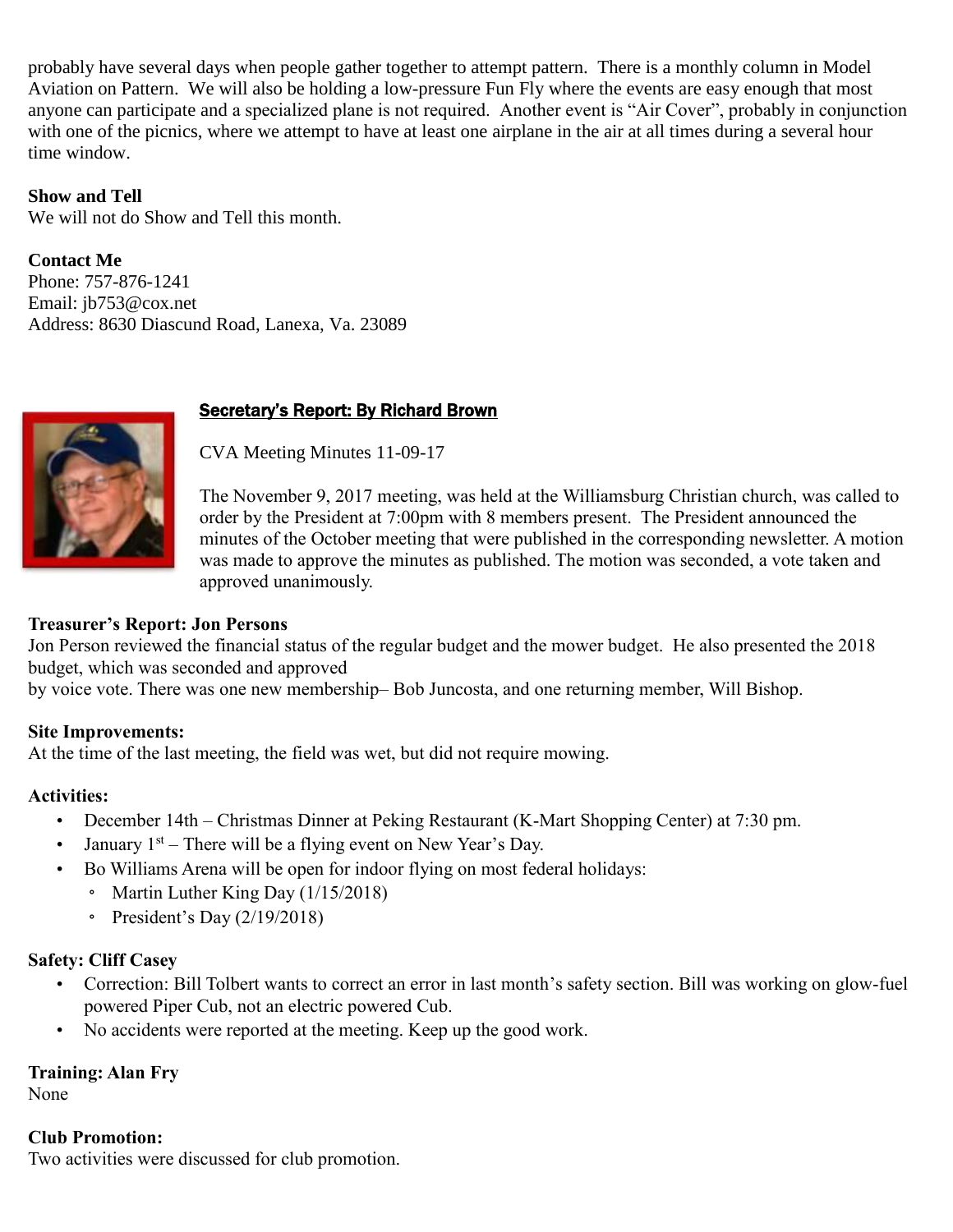#### **Announcements:**

None

## **Old Business:**

None

# **New Business:**

Each year, CVA contributes to a Christmas Charity. This year a donation will be given to FISH in Williamsburg. FISH is an all-volunteer not-for-profit agency providing help to residents of the greater Williamsburg area. FISH depends entirely upon a caring community for food, clothing, volunteers and financial donations, in order to serve our neighbors in need.

There was an open discussion of developing new events for contests for 2018. The following possibilities exist:

- Alan mentioned reviving an old event call "Air Cover Over CVA". This event requires that at least one aircraft is in the air flying at all times during the event. This would require multiple aircraft and pilots so that an aircraft is ready to take off before another one has to land.
- Jon suggested a related event would be a maximum time aloft for a single aircraft. Aircraft could be modified as "tanker" with extra fuel tanks, and power supplies.
- Alan suggested another event where the theme of the event would be to only allow aircraft that burns fuel for propulsion participate in the event. Alan suggested that this event could be in lieu of the electric fly in.
- Consideration was also given to some type of pattern flying event. This could range from a full pattern event per AMA rules, to a fun-flight event with events selected by club choice.

# **Show & Tell:**

Jon Backes presented an "alternative" to Foam Tack. Foam Tack is the preferred glue for foam aircraft construction. But the catch is that it is expensive at \$10.00 for 2oz. There is another foam glue for construction by Bob Smith (\$8.00 for 4oz), but it is much thinner than Foam Tack when it is new. But if you let it age in its container it will thicken to the consistency of Foam Tack.

Ed McMann brought in his home built Tri-Copter. It is based on KK2 board, costing about \$100. For more information on this check the following website – [https://www.flitetest.com/articles/tricopter-scratch-build.](https://www.flitetest.com/articles/tricopter-scratch-build)

There being no further club business the meeting was adjourned at 7:45 pm.

# Editor's Note: Jon Persons asked to include the following in this month's newsletter:

During the last meeting we had some discussion on how to "perk up" the club a little next year. Mentioned by a couple folks was the lack of fun fly type events. In keeping with that I mentioned it might be interesting to hold some kind of pattern event, nothing terribly complicated, just a few simple maneuvers that could be performed by most any "run what you brung" plane (no need to buy a so-called pattern plane), and judged by your peers (i.e., fellow pilots). I had in mind flying a couple of loops, into a half Cuban 8, then an Immelmann, followed by some kind of inverted maneuver and landing, all in a "turnaround" style. (i.e., back and forth)

Whether you want to compete or not I see flying a pattern rather interesting in that you're attempting to get that plane to perform a specific maneuver in a specific manner all the while maintaining placement centered over the runway. I urge you to give it a try over the next few months for the fun of it. Hit me up with any suggestions/thoughts you might have on this or any other fun fly type of event you'd be interested in.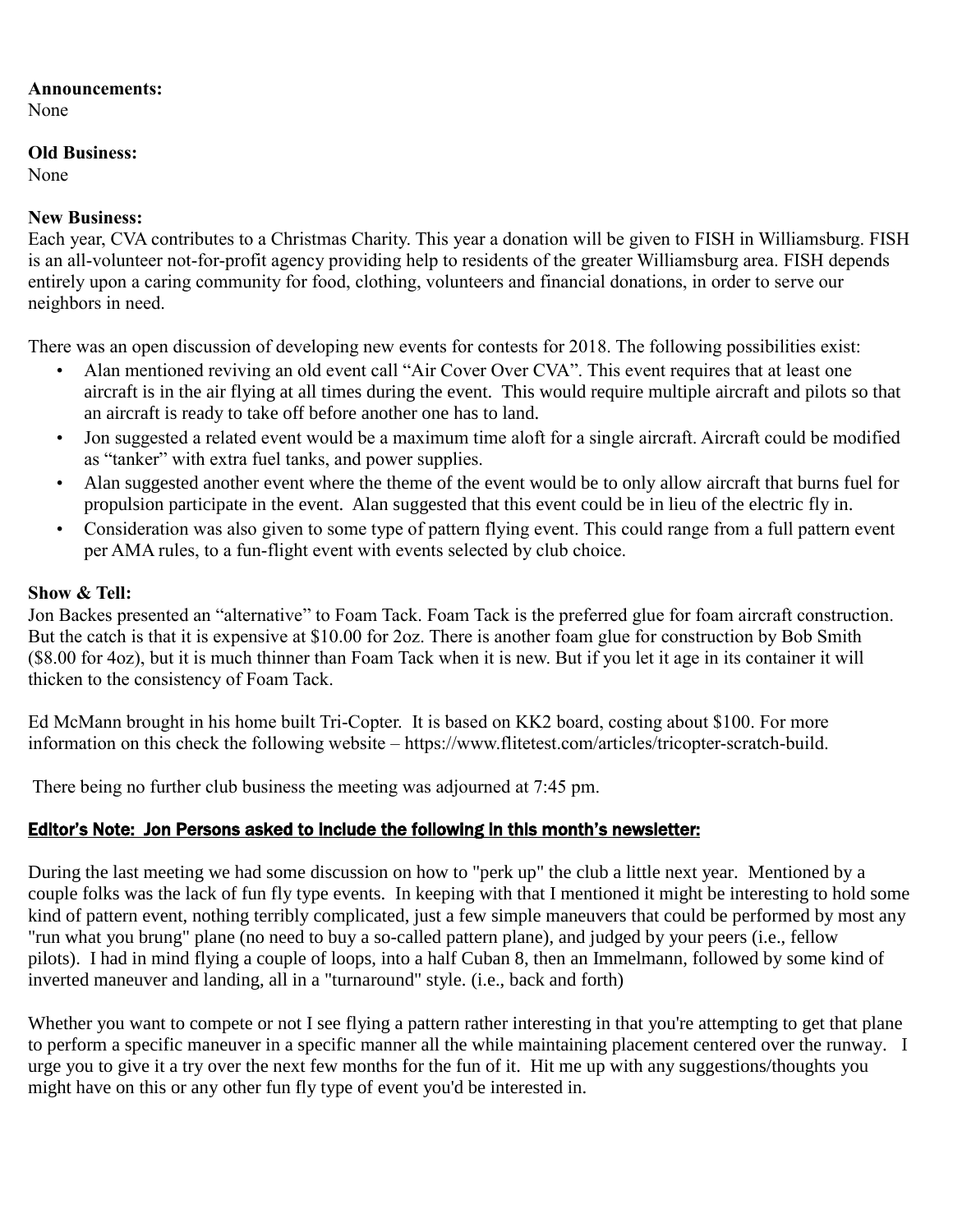

# Training: Alan Fry

#### **Website of the Month**

This month's website of the month is AMA's merchandise web page. Here you can find all kinds of AMA merchandise goodies such as hats, T-shirts, jackets, clocks, posters, etc. Here is the link:

<http://www.modelaircraft.org/shopama/dept.aspx?id=f585af48-aadd-4ea6-88a2-4b279a69>

**Do you have a favorite website? If so, let me know and I will put it in the newsletter. Favorite online store, how to build, how to fly, etc- send me the link! My email address:**

### [AlanWFEmail-CVA@yahoo.com](mailto:AlanWFEmail-CVA@yahoo.com)

#### **Training Column**

The following is a reprint from a previous training column written by Steve Klute:

One of the primary "complaints" and "fears" of the student and new pilot is **the wind!** And usually the fear is caused by the velocity of the wind. At first, anything above dead calm is cause for alarm. After a while, as confidence grows, we get used to anything in the 5 to 10 mph range. Still later, we learn to tolerate up to 15 mph with certain aircraft. Few of us like to fly when wind speed exceeds 20 mph... Good day to sit and chat!

There is another issue about the wind, however which can have an impact on our training and on the ability of the student pilot to succeed after his Solo. That issue is **wind direction**. As we all know, at our field, the wind is usually between SW and SE. It makes us all great at **left-to-right** takeoffs and **landings** since the field runs SSW to NNE. We get to feel comfortable with that. But, we also know that on some days, the prevailing wind is between NW and NE, and that causes takeoffs and landings to be **right-to-left**. That makes us learn a new trick…a trick that perhaps we did not get to learn prior to our Solo!! And just to add to the fun, there have been a few trees installed down to the right that just love to "grab" airplanes!

So, in this column, we will make a few suggestions for getting used to the right-to-left issue early in your flying career. It could save a plane or two.

Remember that you can learn a lot by simply **watching** how other pilots do what they do. More specifically, if you watch several pilots make right-to-left landings, you will begin to develop a "typical track" in your mind that represents the average of the tracks taken in each of the landings. If you watch long enough, you may also see a couple of tracks that don't work!! Remember NOT to use them! I prefer to watch than to ask questions, because it is amazing how often people cannot put into words what it is they actually do. Also, my personal preference is to always keep open sky visible between the plane and the trees to the right until you are close enough to be sure you are clear of the trees. You will still have time to make a slight course adjustment before landing.

Also, don't forget the simulator if you have one or have access to one. Practice right-to-left landings early on. Our favorite trees will not be there, but the routine will help. If you don't have access to a simulator, you can practice "in your mind" what you would do and how it would feel. Even try holding your Tx, closing your eyes, and going over and over how it should look and how you should move the sticks. This might sound a little "goofy", but it can help.

Finally, during your training, be sure to let your instructor show you how to do some right-to-left approaches (without landing) even if the wind is light from the south. You can only do this if no one else is flying and if approved by your instructor. Better yet, if you can find the "right" day, let your instructor help you on the right-to-left landings.